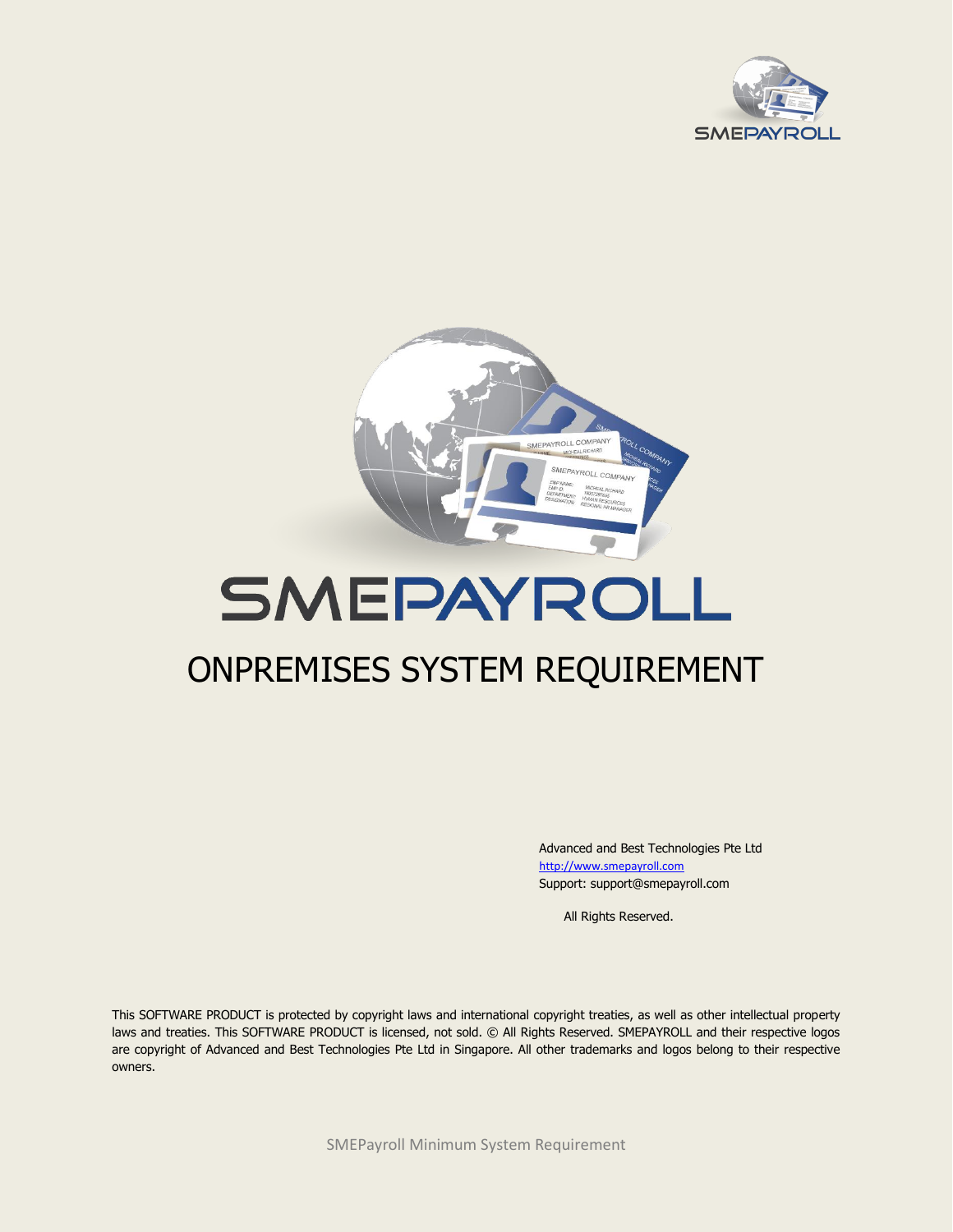

### ON-PREMISES SYSTEM REQUIREMENT:

### SERVER:

Minimum System Requirements

- Net Framework 2.0 or above
- Windows 7 / Windows server 2003 or above
- IIS 7.0+
- 4 GB RAM
- Hard drive Space: 10 GB
- Database: SQL EXPRESS 2008 R2 and above
- Windows 32-bit application pool

#### ---------------------------------------------------------------------------

#### Recommended System Requirements

- Net Framework 2.0 or above
- Windows server 2008 or above
- IIS 7.0+
- 8 GB RAM
- Hard drive Space: 20 GB
- Database: SQL EXPRESS 2008 R2 and above
- Windows 32-bit application pool

---------------------------------------------------------------------------

#### **\*Note:**

Windows Home editions do not include IIS, therefore is not supported. Server with existing installation of Microsoft Exchange Server are not supported.